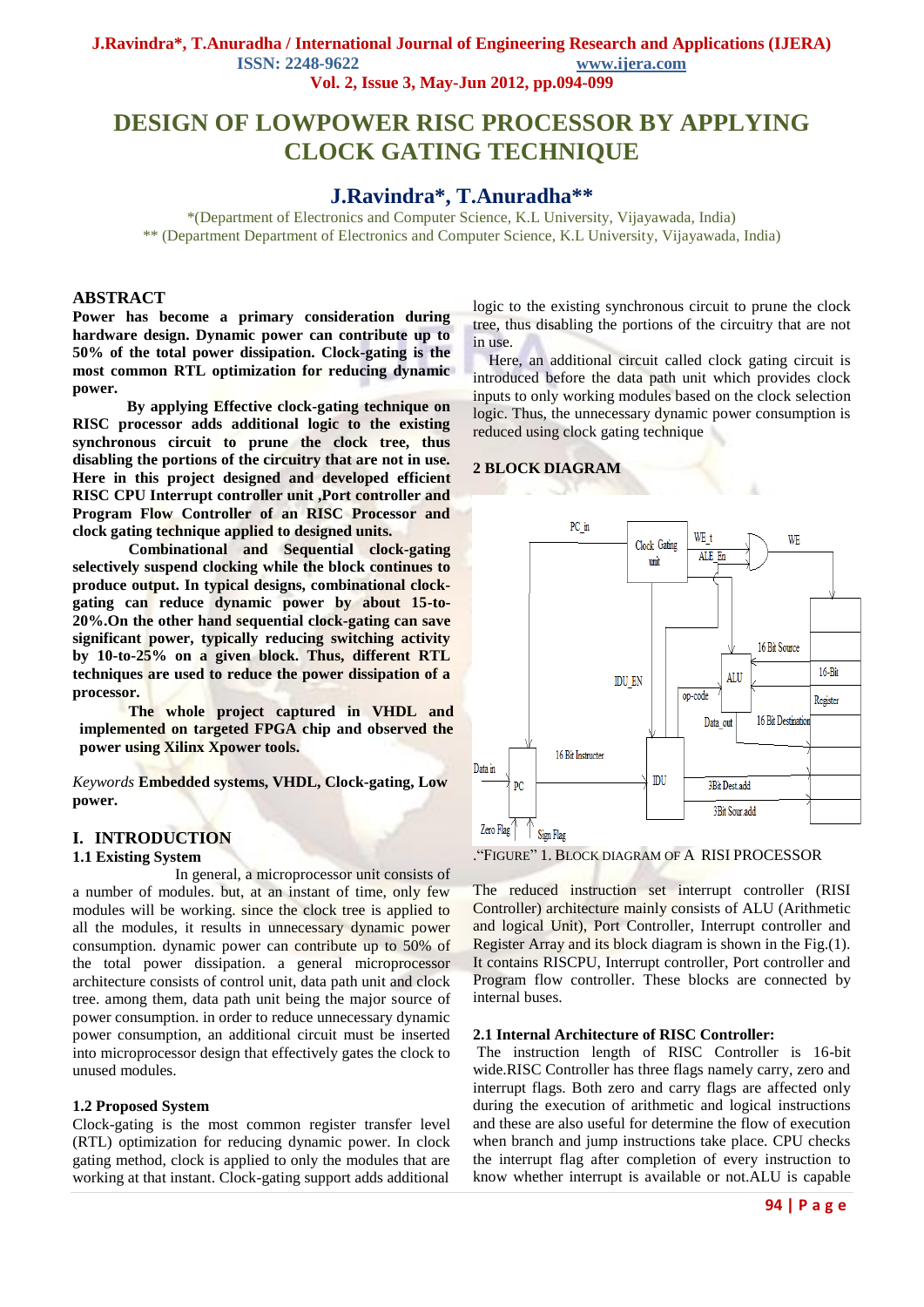# **J.Ravindra\*, T.Anuradha / International Journal of Engineering Research and Applications (IJERA) ISSN: 2248-9622 www.ijera.com**

**Vol. 2, Issue 3, May-Jun 2012, pp.094-099**

.

of performing the Arithmetic (Like Addition and subtraction) and Logical operations (like And, Or, Xor and Cmpl). There are no special purpose registers in the CPU like accumulator and there is no priority among them. RISI Controller has multi read port and single write port. Generally read operations are performing during the positive edge of the clock and write operation is performing during negative edge of the clock. Stack is used to store up to four addresses during interrupt and Branch related instructions. Port controllers take care of the read and write operation. An 8-bit address value provided on the PORT bus together with a READ or WRITE strobe signal indicates the accessed port. The port address is either supplied in the program as an absolute value or specified indirectly as the contents of any of the eight registers. There are some specific instructions useful for the controlling of interrupt controller present in the RISI CONTROLLER.



Fig". 2 Internal architecture of RISC processor 2.2Interrupt Controller**:**

Modern CPU"s [15, 16] provide one or more interrupt request pins that allows external devices to request the service provide by CPU. Interrupt controller are used to increase the number of interrupt inputs available to CPU. The block diagram, of interrupt controller is shown in  $figure(3)$ 



Figure"3.Block diagram of Interrupt Controller

Interrupt controller composed with three blocks. They are Interrupt Register block, Edge interrupt detection unit and Interrupt request generation unit. Interrupts are identified by interrupt detection unit during the negative clock edge of the clock. Whenever interrupts are detected, check for the corresponding interrupt input masked or not. Unmasked interrupt input set the corresponding bit in the interrupt status register. IRQ generation unit generates the interrupt request by using the IVR contents. Interrupt request reaches the CPU send an acknowledgement signal. *Int\_inputs* are used to monitor the interrupts coming from various peripherals or external devices. Each interrupt register has a unique address and identified by using *Addr* input. To write the contents of *Data* input into the interrupt registers require a high *valid\_wr* input. *Intr flag input* indicates the status of interrupt flag present in the CPU.

 Interrupt Detection Unit detects the interrupts coming from peripheral or external devices and actives the logic to generate enable interrupt to controller. It monitors the interrupt inputs composed of interrupt signal coming from external devices or peripherals and rises enabled interrupts according to arrival signals, Interrupt Request (IRQ) Generation unit contains the Generation logic of the Interrupts towards the processor. Interrupt requests generation is also configurable as either a pulse output for an edge sensitive request or as a level output that is cleared when the interrupt is acknowledged. Interrupt Registers handles the interrupt priorities, deciding which, interrupts are enabled or disabled and managing of interrupt acknowledgements. It contains the following Registers

 Interrupt Status Register (ISR) indicates which interrupts are active and the format is shown in the figure( )4. All bits in the ISR are set to zero default. Any bits are set to indicates that the corresponding interrupt is active otherwise no active interrupts are available.

#### **3.RISC CLOCK GATING ARCHITECTURE**

The power efficiency is the important constraint in designing portable computers, because lower power results in lower operating costs, lower fan noise, and lower cooling requirements. Therefore, designers of modern portable systems focus on increased system performance while reducing operating power consumption. Increasing the operating frequency, using more powerful, higher density chips achieves increased system performance, but increasing the performance level increases power consumption .

 Power consumption can be controlled during system operation depending upon the processing workload. This approach is called dynamic voltage frequency scaling [4,13]. According to the CPU workload, there are synchronous between the variation of the operating frequency and supply voltage [14]. For the cases that the workload is less than the minimum supply voltage requirements to drive the CPU, the enable signal of the clock gating technique will activate, during the activation of the enable signal the CPU consumes zero power. Hence the minimum energy reduction will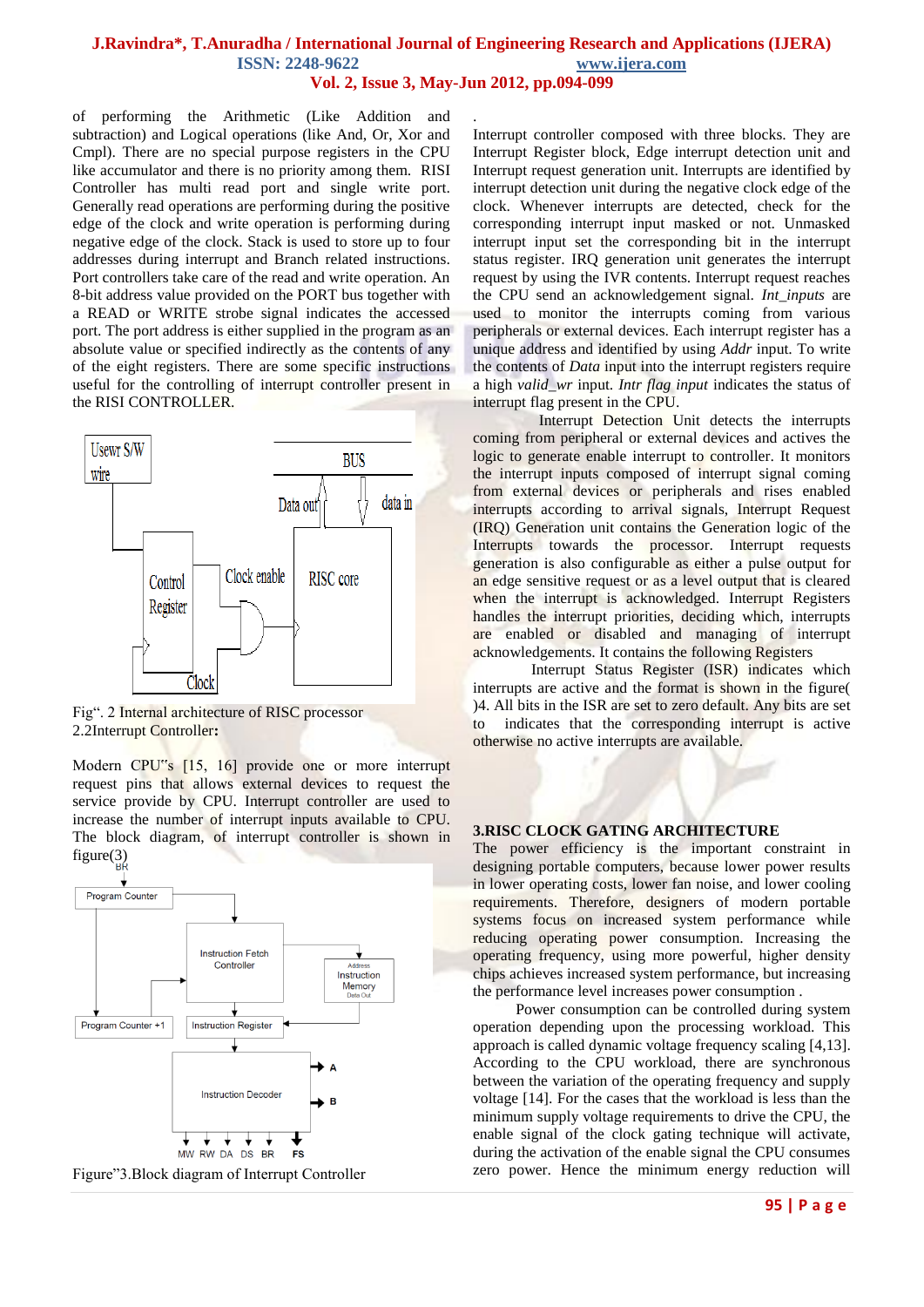### **J.Ravindra\*, T.Anuradha / International Journal of Engineering Research and Applications (IJERA) ISSN: 2248-9622 www.ijera.com Vol. 2, Issue 3, May-Jun 2012, pp.094-099**

obtain The clock gating technique identifies low processing requirement periods and reduces operating voltage with clock frequency (voltage-frequency scaling), resulting in reduced average operating power consumption. According to the CPU workloads, *f* and *V* can be reduced to its minimum levels or zero levels based on the software control. Figure(4) shows the block diagram of the CPU dynamic energy reduction using clock gating technique.



Figure"4.Block Diagram of Dynamic Power Reduction using Clock Gating technique.

The workload monitor, predict the RISC activities based on a software implementation, while the voltage frequency scaling unit implemented in hardware, with the clock gating design of figure 3 inside or before the RISC. The overall block diagram controls the RISC energy reduction by

- Controlling the supply voltage *V*.

- Controlling the operating Clock frequency *f*.

- Turning the RISC power off during idle

periods.

The voltage-scaling unit accepts a command from the workload monitor, and generates the required supply voltage and clock frequency, or turns the RISC power off .

### **3.1 Clock Gating Technique for Low Power RISC processor**

we analyze the RISC model first. Any IP core (except combinational circuit) can be modeled as an Finite State Machine (FSM) which includes several states: Idle, Ready, Run and so on, as shown in the box of Fig.5. Each circle is a state and each arrow shows a transition from a state to another. The state and the transition will be mapped to the sequential circuit and the combinational circuit respectively by synthesis. When an IP core finishes the work, it enters the idle state (IS) and stay there until it accepts another request from the system bus. We call each of those states except IS working state (WS). Hence, all states in an IP core are classified to two classes: IS and WS.



"Figure"5.Principle of Low Power RISC Using FSM When an IP core stays in the IS for some cycles, it doesnot need the clock. Therefore, ACG disables the IP clock if the following conditions are satisfied:

#### **1. The current state of the IP core is IS.**

### **2. There is no request for this IP on the system bus during the current cycle.**

The conditions above also can be expressed as following: If the IP current state is IS and its next state is IS too, the clock is disabled automatically; otherwise, the clock is enabled. We call the circuit realizing the above logic Scout Circuit (SC) which is just a combinational one. The Clock Gating principle for low power IP design is shown in Fig.5.

### **4. VLSI Implementation**

In the previous chapter, the design considerations of different functional units are discussed. The VLSI implementation is described in this chapter.

### **4.1 VLSI Design Flow**

- System Level Design
- Functional Design
- Functional Verification
- Logic Design
- Logic Verification
- Circuit Design
- Performance Evaluation
- Physical Design
- Layout Verification

### **System level design**

 It is used to create a high-level (Behavioral) representation of the system.Tools used for system level design are Verilog, VHDL and System C.

### **Functional design and verification**

 A functional design assures that each modular part of a device has only one respon sibility and performs that responsibility with the minimum of side effects on other parts. Functional verification in electronic design automation, is the task of verifying that the logic design conforms to specification.

### **Logic design**

- Translates system level description into transistors
	- o Many logic styles
	- o Schematic representation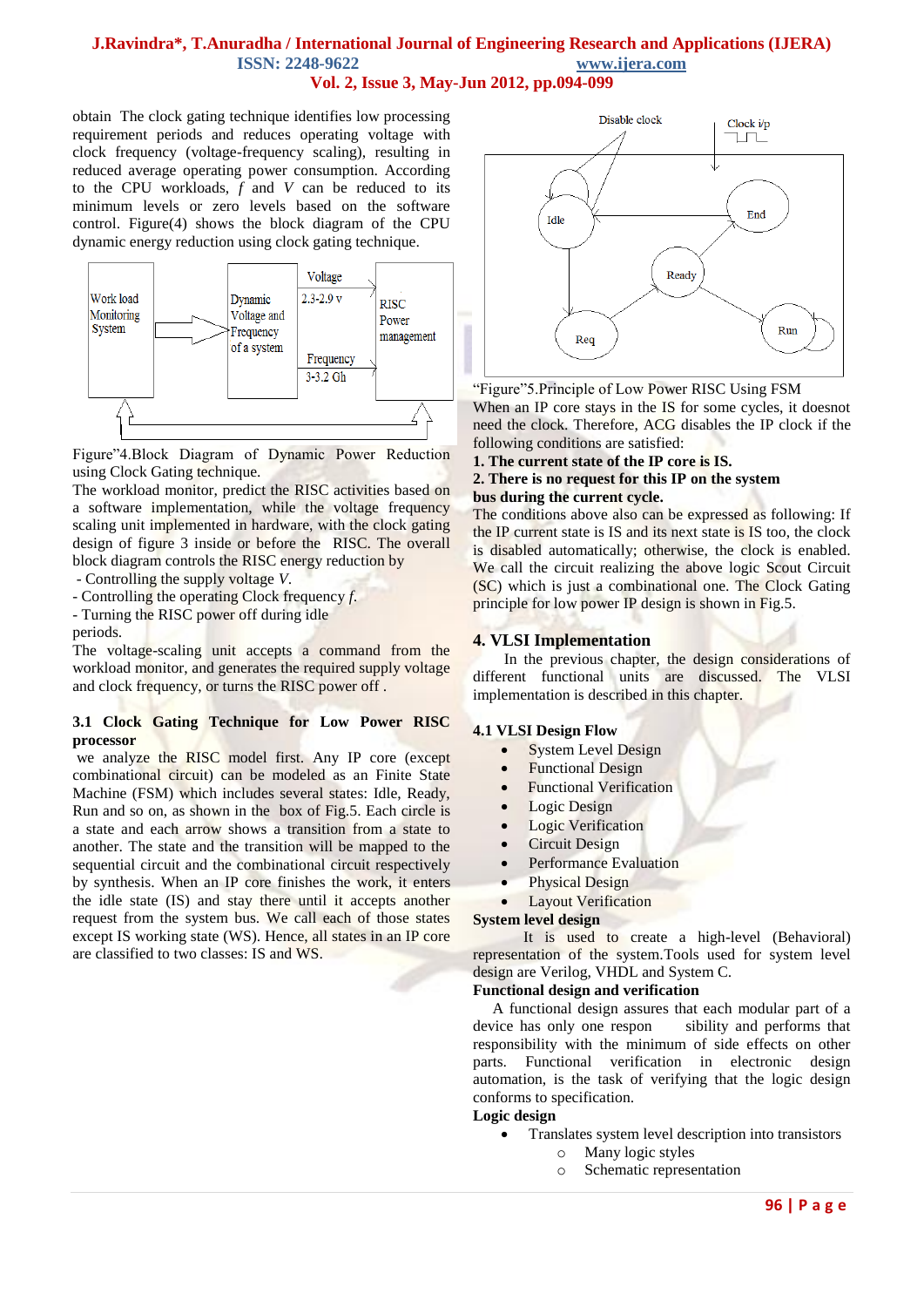### **J.Ravindra\*, T.Anuradha / International Journal of Engineering Research and Applications (IJERA) ISSN: 2248-9622 www.ijera.com Vol. 2, Issue 3, May-Jun 2012, pp.094-099**

- Logic verification
	- o Simplistic models to verify functionality
	- o Fast can run many cases

### **Circuit design**

- Calculates transistor sizes
	- Performance evaluation
		- o Complex models to evaluate timing and power
		- o Slow run only selected cases

### **Physical design**

- Translate schematic into layout
	- o Need to know the design rules
		- o Layout representation may not be similar to schematic
- Logic verification
	- o Compare netlists
	- o Simulators



Fig. 6"VLSI Design flow

### 4.2 VHDL Design Flow

#### **Design Entry**

The first step in the design process is to input your design into a machine-readable format. To do this you will use a Computer Aided Design (CAD) tool. A typical CAD tool supports many design entry methods, such as a schematic capture, HDL entry (VHDL/Verilog) or a component netlist. In this course, all the designs are captured using VHDL.

### **Functional Simulation**

Once a design has been captured, the next step is to simulate it. This is done to ensure that the design will meet the requirements of its specification. The first type of

simulation that is performed is a Functional Simulation. This is also referred to as a Behavioural simulation in Xilinx Foundation.

### **Synthesis**

During synthesis, the CAD tool will interpret your VHDL design information and infer standard building blocks to implement the. Subtle differences in your VHDL description can result in different hardware being inferred at this stage. Different hardware inferences will result in variances in system performance.

### **Implementation**

 The Xilinx implementation process takes your design through the TRANSLATE, MAP, and PLACE AND ROUTE sub-processes. The TRANSLATE process convert the netlist generated from the synthesis process, into a form specific to the target device The PLACE & ROUTE process picks up where the MAP process leaves off by allocating specific resources (placing) and interconnecting (routing) the placed design.

### **Device Configuration**

 After the design has been verified, a binary hardware configuration file is generated (bit stream). This file is then downloaded into the FPGA via the JTAG interface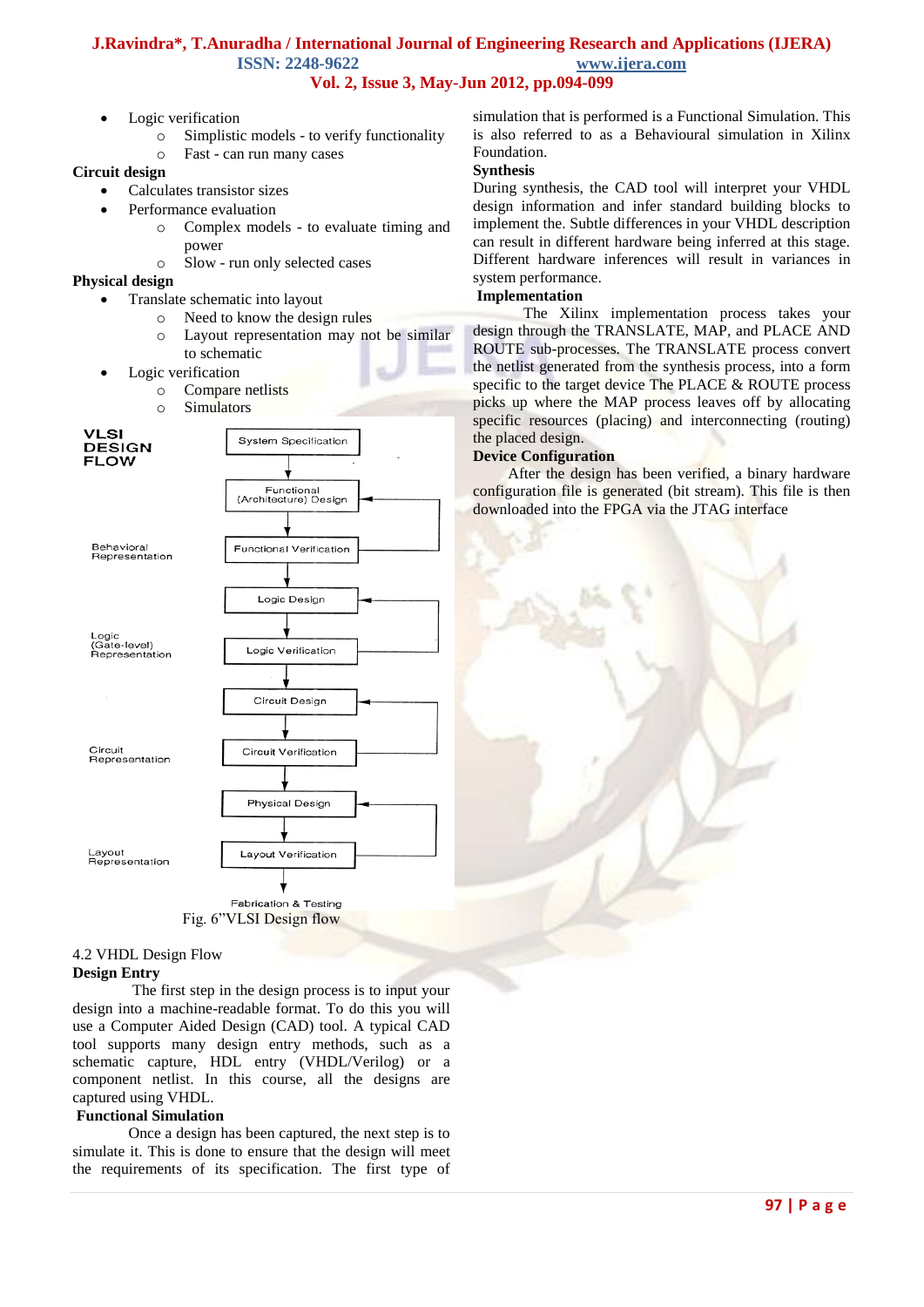### **J.Ravindra\*, T.Anuradha / International Journal of Engineering Research and Applications (IJERA) ISSN: 2248-9622 Vol. 2, Issue 3, May-Jun 2012, pp.094-099**

**5 Power Reports HDL** Design Capture Design Specification 5.1 Power Report When Clock Gating is Not applied Behavioral Description Xilinx XPower - [alu]  $\mathcal{C} \sqcup \mathcal{A}$  .  $\mathbf{A}[\mathbf{1}$  o  $\mathbf{S}$  (a) RTL Description  $I(mA)$  $P(mW)$ Power summary: Voltage (V Current (m Power (m Tatal a mated power c  $\overline{\mathbf{u}}$ **Vicent**  $\frac{125}{3.00}$ Dynamic  $\frac{187}{450}$ Vecint 1.50V  $\epsilon$ *l*ccaux Vecaux 3.30V  $\begin{array}{|c|c|c|}\hline 0.00 & 0.00 \ \hline 100.00 & 330.00 \ \hline \end{array}$  $100$ 330 Dynamic<br>Quiescent<br>Vicco 33 Veco33 3.30V ī  $\overline{\mathbf{3}}$ RTL.  $\overline{33}$ No  $\begin{array}{c}\n\hline\n0.00 \\
\hline\n1.00\n\end{array}$ Clocks Verification Vectors Functionality Quescert Inputs:<br>Logic: Verified? Summary Power S., Curent S., Themal Outputs:<br>Vcco33 **Ca** Data View in <mark>a</mark>n Types<br>in an <mark>an</mark> Oxd Signals Yes **HDL** Design Synthesis **E in** Inputs<br> **E in** Logic<br> **E in** Outputs<br> **E in** Sgrads scent Vccint 1.50V RTL to Logic cent Vecaux 3.30V 330 cent Vcco33 3.30V Power Report (HTML Power Repo<br>- Power Repo Constraints Logic Optimization The power estimate will be calculated using ADVANCED data Logic to Technology XPower and Datasheet may have some Quiescent Current differences.<br>This is due to the fact that the quiescent numbers in XPower are based on measur ments of real designs with active functional elements reflecting real world design scenarios.<br>NARMING:Fower:760 - Only O4 of the register output signals have been set<br>NARMING:Fower:762 - Only O4 of the design signals have been set.<br>NARMING:Fower:763 - Only O4 of the design signals toggle. Tining/Area Constrants NUM 2v40cs144-6 Optimization  $+18.0\,$  k  $\times$ "Fig.8". Power report when Clock Gating is not applied Scan Path Insertion & 5.2 Power Report When Clock Gating is applied Test Vector Generation **Xilinx XPower - [alu]** File Edit View Tools Window Help Netlist Power summary  $P(mW)$ No  $\label{thm:1} \begin{array}{|l|} \hline \text{Voltage (N Current (m) Power (m)} \end{array}$ Total estimated power cons 188 Logic & Timing Vocint  $\overline{132}$ Verified? Dynamic Vecint 1.20V  $\overline{57}$  $68$ 46.00 55.20  $\overline{25}$ Vecaux 2.50V:  $\overline{120}$ **Vccaux** 48  $\overline{a}$  $\overline{a}$ Dynamic Vcco25 2.50V  $\theta$ 47.80 119.50 Quiescen Yes.  $V_{000}$ 25  $\overline{25}$ Design Implimentation  $\frac{1}{10}$  $\overline{00}$ Dynamic Clocks  $\mathbf{1}$  $\overline{2}$  $\frac{1}{100}$ Fleer Planning  $\frac{100}{187.98}$ Inputs: **I**  $\theta$ Logic:  $\overline{\mathbf{3}}$ Summary PowerS... Curent S... Themal Outputs: Place & Route  $Vcco25$ **B** Oata Vew Signals:  $\boldsymbol{s}$ n<br>1976 Types **B** Report Views Power Report (HTML)  $\overline{5}$ Quiescent Vccint 1.20V 46 Physical Layott **Ouiescent Vccaux 2.50V** 48  $120$ Layut Thermal summary: No **Extimated inaction temperatures**  $280$ Function J. Timing .<br>The power estimate will be calculated using ADVANCED data. Verified? XPower and Datasheet may have some Quiescent Current differences. This is due to the fact that the quiescent numbers in XPower are based on measurements of real designs with active functional elements reflecting real world design  $r_{\ell s}$ scenarios. SUCRIMING:<br>WARNING:Power:760 - Only 0% of the register output signals have been set<br>WARNING:Power:762 - Only 16% of the design signals have been set. Chip Production WARNING:Power:763 - Only 16% of the design signals toggle. NUM 4td3ff676-12 **PLANE PALE** Ō À  $\mathbb{E}$ **IS**  $\blacksquare$ Fig.7" VHDL Design flow Fig. 12" Power report when Clock Gating is applied